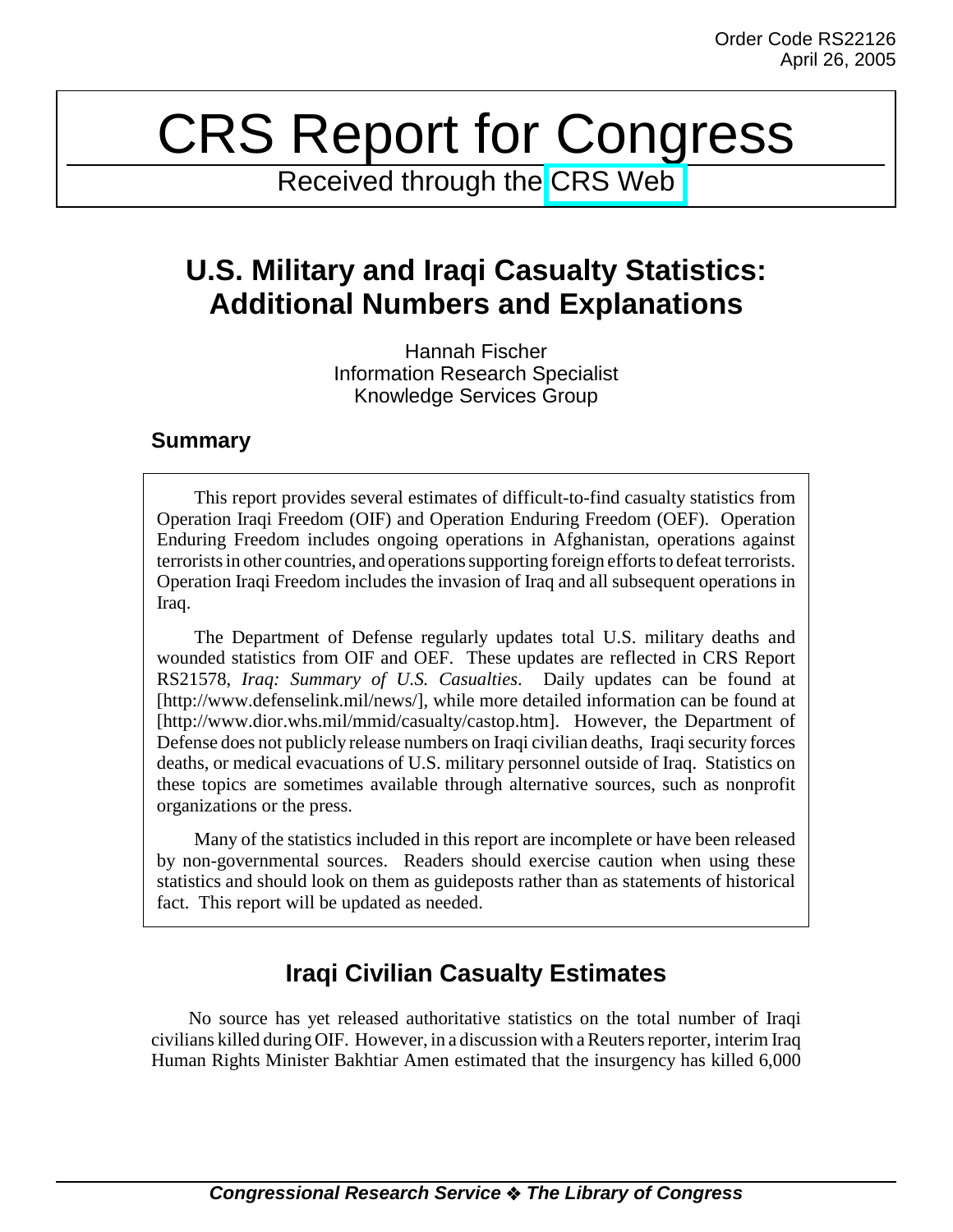Iraqi civilians in the past two years and has wounded  $16,000$  more.<sup>1</sup> These figures do not include civilian deaths due to military actions taken by American forces. Amin added that about 5,000 cases of Iraqi civilian kidnappings have been recorded since the fall of Saddam Hussein's regime.

Before Amin's statement to the press, the most recent Iraqi government civilian casualty estimate came from the Iraqi Health Ministry, which released civilian casualty estimates for two time intervals: from April 5, 2004, to October 5, 2004, and from June 1, 2004, to January 1, 2005. The Ministry estimated that during the first six-month period, there were 3,853 civilian deaths due to both terrorist incidents and all military actions. It further estimated that 15,517 civilians were injured in the conflict during this time $^2$ 

The Iraqi Ministry of Health made its second statement concerning civilian casualties on January 28, 2005. In this release, it stated that between June 1, 2004, and January 1, 2005, 3,274 civilians had died as a result of all military conflict. Of this total, 1,233 casualties were a result of car bombs or other clearly terrorist activities, while the remaining 2,041 casualties resulted from all military action. In addition, 12,657 individuals had been injured in "conflict-related incidents." The Ministry noted that its numbers could include insurgents and some police who were treated in Ministry of Health hospitals, as well as civilians, and that the majority of casualties were male.<sup>3</sup>

The numbers released by the Iraqi Ministry of Health are some of the most authoritative available; however, they are incomplete. Because the two time periods — April through October 2004 and June through the end of December 2004 — overlap, it is impossible to compile a total casualty number for the period between April and the end of December 2004. Further, even if it were possible to develop a number for total civilian casualties during that nine-month period, the number would not include any civilian deaths that might have occurred in the first year of military conflict in Iraq, from March 2003 through March 2004.

The media have used a number of alternative sources for Iraqi casualty statistics. According to a news report, the Shaik Omar Clinic in Baghdad recorded 10,363 violent deaths in Baghdad and surrounding towns between the start of the war and September 8, 2004.<sup>4</sup> No other clinics from other regions or other parts of Baghdad, however, have come forward with their own casualty estimates, making it impossible to extrapolate the Shaik Omar Clinic's numbers to the country as a whole.

<sup>1</sup> Luke Baker, "Iraqi Insurgency Has Killed 6,000 Civilians," *Reuters*, April 5, 2005, at [http://tinyurl.com/6nom4]. Accessed April 6, 2005.

 $2$ U.K. Foreign and Commonwealth Office, [Iraqi Ministry of Health Statement on Iraqi Civilian Casualties] at [http://www.fco.gov.uk/Files/kfile/foi\_iraqiMOHstatementcasualties.pdf]. Accessed March 23, 2005.

 $3$  Ibid.

<sup>4</sup> Bassem Mroue, "AP Enterprise: More Than 10,000 Iraqis Die Violently in Baghdad Region Alone," *Associated Press*, Sept. 8, 2004. Available online at Nexis.com.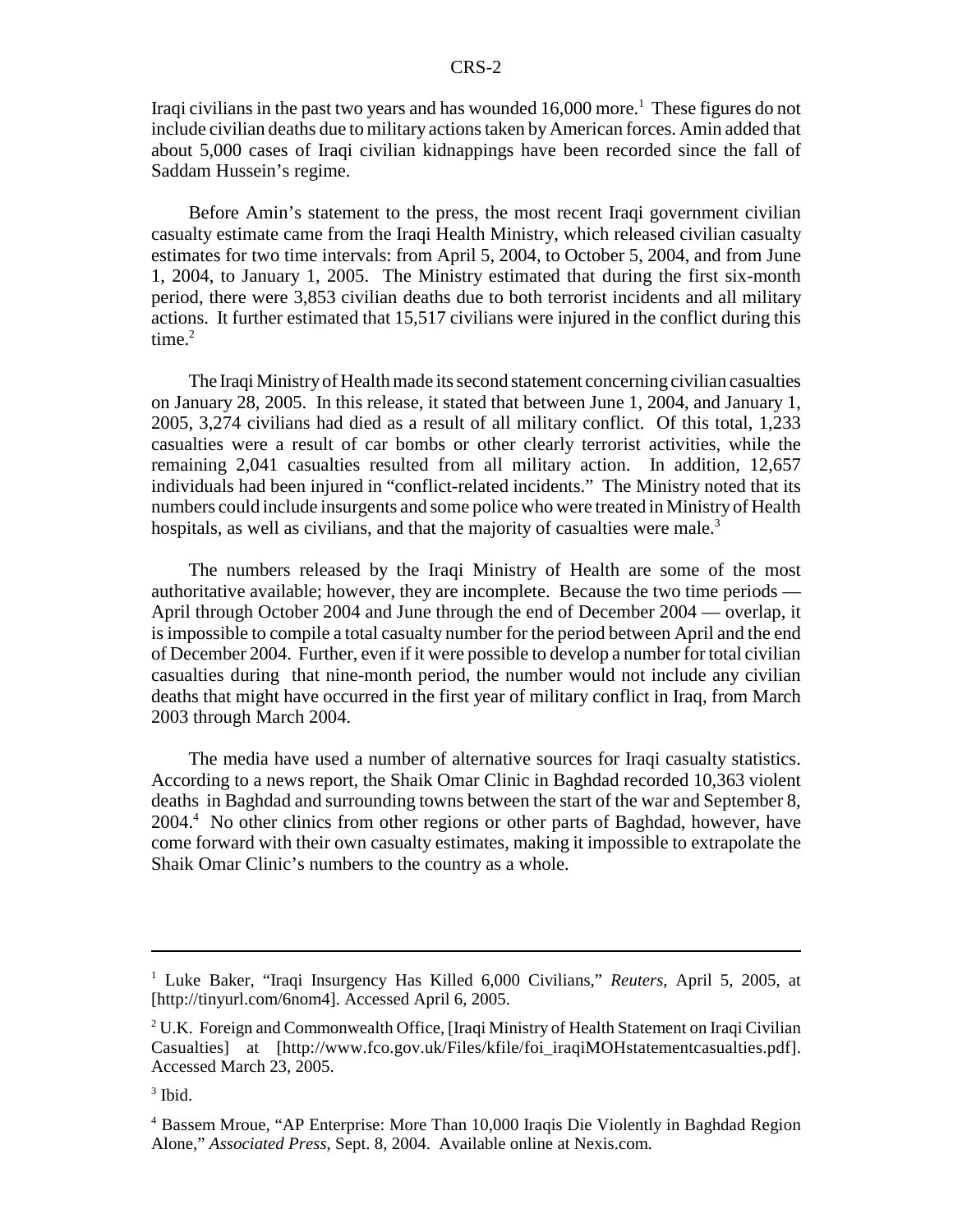The website of the non-profit organization Iraq Body Count (IBC) is another source for Iraqi casualty information. IBC bases its online casualty estimates on media reports of casualties. As of April 25, 2005, it estimated that between 21,218 and 24,082 civilians had died as a result of military action.<sup>5</sup> While Iraq Body Count has become a popular source for the media, it has a definite antiwar stance. In a written statement to the House of Commons, U.K. Foreign Minister Jack Straw noted that he did not find Iraq Body Count's method of tracking casualties through media sources authoritative.<sup>6</sup>

Another controversial source for civilian casualty estimates is the paper "Mortality Before and After the 2003 Invasion of Iraq: Cluster Sample Survey," published in the British medical journal, *The Lancet*. Using a cluster sample survey of households in Iraq, the authors of the *Lancet* report compared the wartime mortality rate to the mortality rate in Iraq before the war. They then took the rise in casualties in the 33 areas they studied and applied it to Iraq as a whole to develop an estimate of 100,000 civilian casualties due to violent deaths since the start of the war.<sup>7</sup> This report has come under attack for its methodology, and supporters of the war have argued that some of the casualties could have resulted from the long-term negative health effects of the Saddam Hussein era. Foreign Minister Straw wrote a formal Ministerial Response rejecting the findings of the Lancet report on the grounds that the data analyzed were inaccurate.<sup>8</sup> While this report is often referred to in the media, its results are vigorously contested by some.

The Brookings Institution has compiled an index of statistics on Iraq, including casualty statistics.<sup>9</sup> This compilation gathers together a number of statistics from different sources, some of which have been included in this report. The Brookings Institution does not, however, prepare casualty estimates of its own.

## **Iraqi Security Forces Casualty Statistics**

As with the civilian casualty statistics, casualty statistics on Iraqi security forces are rough estimates at best. Many come from anonymous comments to the press. The following selected statistics represent the estimates of the most senior U.S. and Iraqi officials on Iraqi security forces casualty numbers.

<sup>&</sup>lt;sup>5</sup> Iraq Body Count at [http://www.iraqbodycount.net/]. Accessed March 23, 2005. Iraq Body Count is a non-governmental organization managed by researchers and volunteers.

<sup>6</sup> Jack Straw, House of Commons Hansard Written Ministerial Statements for Nov. 17, 2004, at [http://tinyurl.com/58226]. Accessed March 23, 2005.

<sup>7</sup> Les Roberts, Ridyah Lafta, Richard Garfield, et al., "Mortality Before and After the 2003 Invasion of Iraq: Cluster Sample Survey," *The Lancet*, Oct. 29, 2004, 364 (9448): 1857-64.

<sup>8</sup> Jack Straw, Written U.K. Ministerial Statement Responding to a Lancet Study on Iraqi Casualty Numbers, Nov. 16, 2004, at [http://tinyurl.com/3hv8j]. Accessed on March 25, 2003.

<sup>9</sup> Brookings Institution, "Iraq Index: Tracking Reconstruction and Security in Post-Saddam Iraq," at [http://www.brookings.edu/iraqindex]. Accessed on March 23, 2005.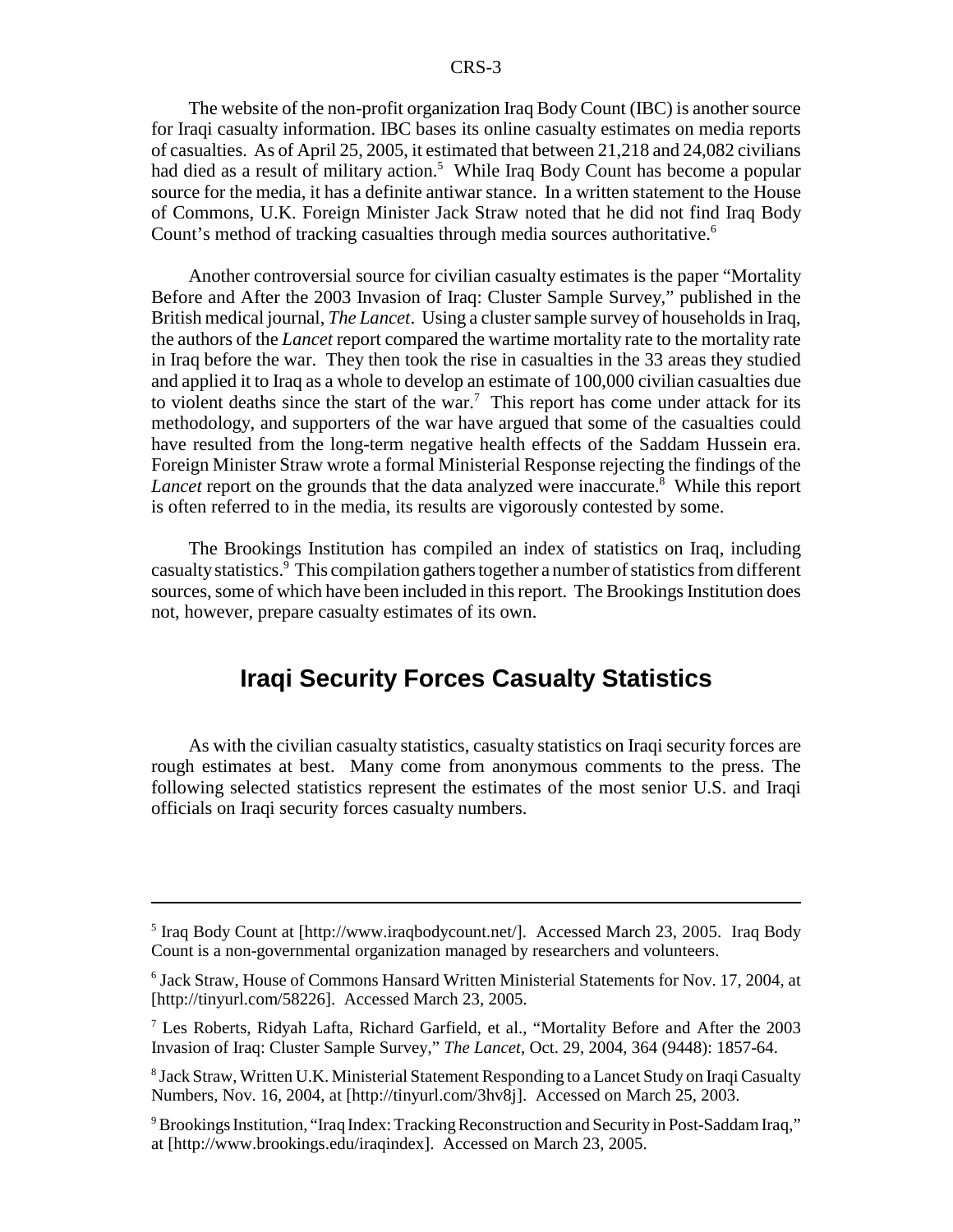#### **Iraq Police Killed**

| Anonymous senior official's estimate of number of Iraqi<br>police killed, January 1, 2004 - September 1, 2004                                      | $750^{10}$   |
|----------------------------------------------------------------------------------------------------------------------------------------------------|--------------|
| Iraq Ministry of the Interior's estimate of number of Iraqi<br>police killed, September 1, 2004 - December 31, 2004                                | $1,300^{11}$ |
| Then Deputy Secretary of Defense Paul Wolfowitz's estimate<br>of Iraqi police officers <i>and</i> soldiers killed, March 2003-<br>February 3, 2005 | $1.342^{12}$ |

#### **Iraqi Security Forces Personnel Killed**

| Secretary of Defense Donald Rumsfeld's estimate of security<br>forces deaths, May 1, 2003 - September 23, 2004                | $721^{13}$   |
|-------------------------------------------------------------------------------------------------------------------------------|--------------|
| Wall Street Journal's estimate of security forces deaths as of<br>October 26, 2004                                            | $1,500^{14}$ |
| Joint Chiefs of Staff Chairman General Richard Myers'<br>estimate of security forces deaths, July 1, 2004 - March 10,<br>2005 | $1,000^{15}$ |

10 Walter Pincus, "U.S. Says More Police Are Needed as Attacks Continue," *Washington Post*, Sept. 28, 2004, Final Edition, p. A23.

11 Peter Spiegel, "Fresh Attacks Cast Doubt on Drive to Build Potent Security Forces," *Financial Times,* Jan. 8, 2005, London Edition, p. 8.

12 U.S. Congress, Senate, Armed Services Committee, *U.S. Military Operations in Afghanistan* and Iraq. Hearing, 109<sup>th</sup> Congress, 1st Session, Feb. 3, 2005 (Washington, FDCH Political Transcripts, 2005). Available online at Nexis.com.

<sup>13</sup> U.S. Congress, Senate, Armed Services Committee. *Global Posture Review*. Hearing. 108<sup>th</sup> Congress, Second Session. Sept. 23, 2004 (Washington, FDCH Political Transcripts, 2004). Available online at Nexis.com.

14 Yochi J. Dreazen, "'Lack of Security' is Plaguing Iraq," *Wall Street Journal*, Oct. 26, 2004, p. A6.

<sup>15</sup> U.S. Congress, House of Representatives, Armed Services Committee, *FY2006 Budget*, 109<sup>th</sup> Congress, 1<sup>st</sup> Session, March 10, 2005 (Washington, FDCH Political Transcripts, 2005). Available online at Nexis.com.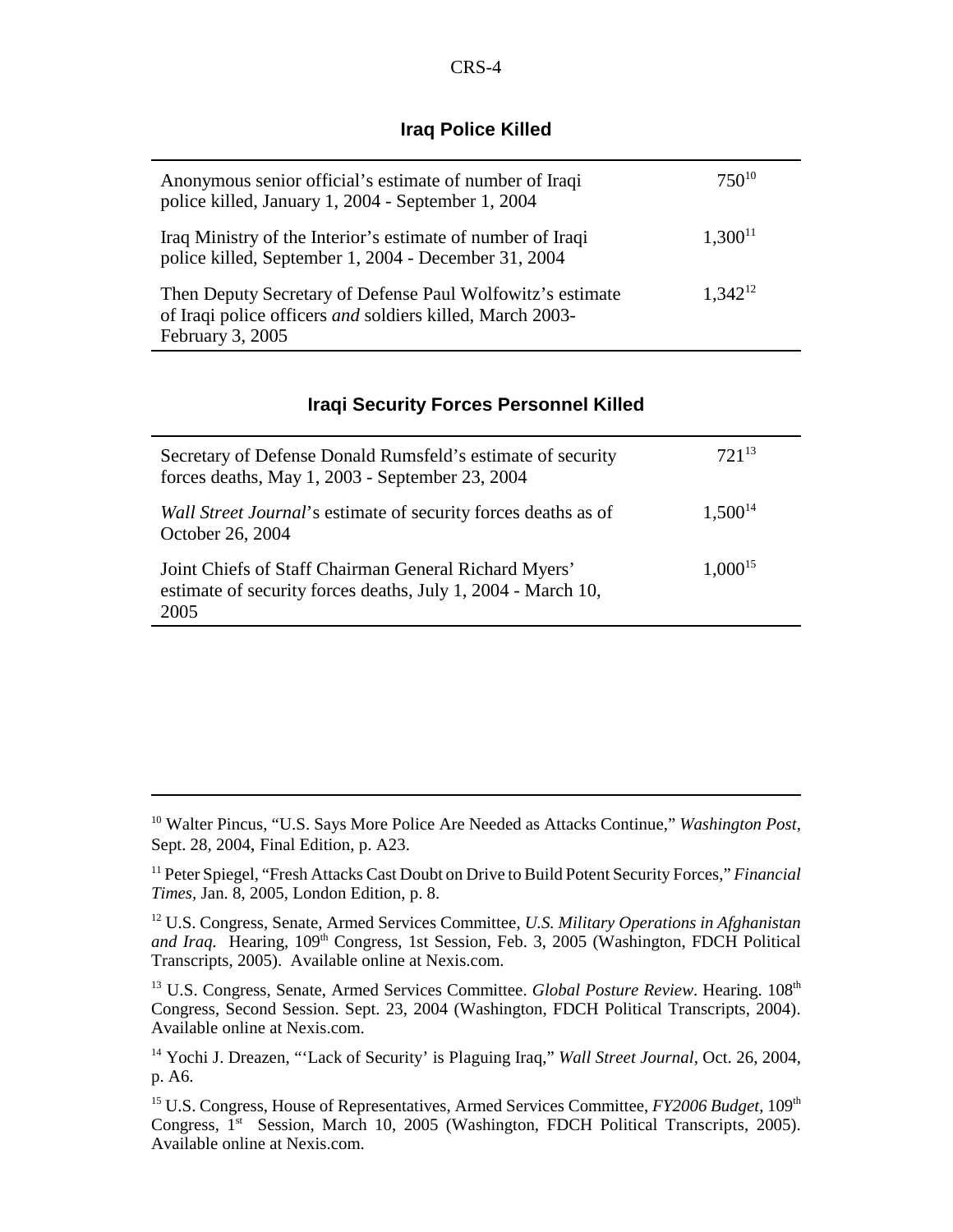# **Medical Evacuation Statistics**

All U.S. military personnel evacuation statistics are provided to CRS by the Department of Defense's Deployment Health Support Directorate (DHSD). The numbers listed in this report are taken from the DOD's October 18, 2004, and February 8, 2005, updates.

#### **Operation Iraqi Freedom (OIF)**

 According to the Department of Defense (DOD), a total of 17,222 individuals were medically evacuated from Operation Iraqi Freedom (OIF) from March 19, 2003, to September 30, 2004. Another 2,721 individuals were medically evacuated during the following three months, for a total of 19,943 individuals who were medically evacuated between March 19, 2003, and December 31, 2004. Over the course of OIF, an average of 216 individuals were evacuated per week.

|                        | As of September 30, 2004 As of December 31, 2004 |     |
|------------------------|--------------------------------------------------|-----|
| <b>Battle Injuries</b> | 17%                                              | 19% |
| Non-Battle Injuries    | 21%                                              | 22% |
| Disease                | 63%                                              | 59% |

#### **Medical Reasons for Evacuations**

#### **Distribution of Evacuations Among the Services**

|             | As of September 30, 2004 As of December 31, 2004 |     |
|-------------|--------------------------------------------------|-----|
| Army        | 83%                                              | 83% |
| Marines     | 8%                                               | 10% |
| Air Force   | 3%                                               | 5%  |
| <b>Navy</b> | 2%                                               | 2%  |

## **Operation Enduring Freedom (OEF)**

 According to the Department of Defense (DOD), a total of 2,277 individuals were medically evacuated from Operation Enduring Freedom (OEF) from March 19, 2003 to September 30, 2004. Another 1,621 individuals were medically evacuated during the next three months, for a total of 3,898 individuals who were medically evacuated between March 19, 2003, and December 31, 2004. Over the course of OEF, an average of 32 individuals were evacuated per week.